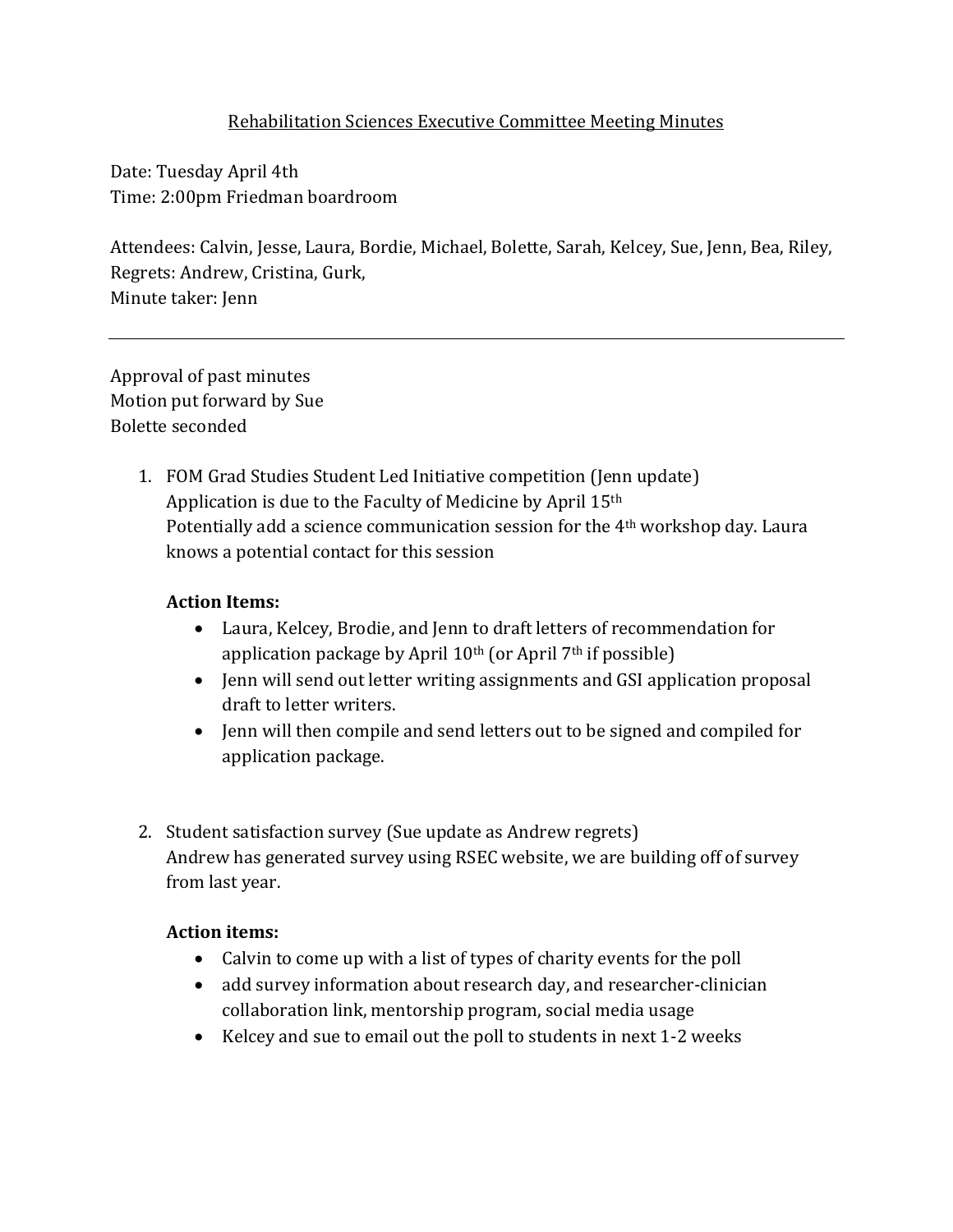3. Post-doc stuff (Brodie and Kate update)

Brodie and Kate have been coming up with questions for survey and provide to Andrew. The survey will be used as a tool to gather information on ways to maximize PDF skill building in our departments.

## **Action items:**

Michael will look over survey before posting on website, rather than circulating to the group. Brodie to send survey draft to Kate and Michael by the end of the week.

TOR changes/additions for PDFs

### **Action items:**

- Sue wants to update TOR with info on PDFs and turn over in RSEC roles
- 4. Future lab crawl / December Social update (Andrew/Jesse)

Lab crawl at St. Paul's planned for April/May 2017. We will still aim for spring dates, but this event may be more of a social than a lab crawl, depending on the availability of labs.

### **Action Items**:

- $\bullet$  Jesse and Andrew to meet this week and discuss timeline for lab crawl.
- 5. Researcher/Clinician Idea (Riley/Cristina)

Riley update: March 14th, 2017 webinar for therapists to gauge research interest . 10 responses from clinicians saying they would be interested in working with RHSC student in a research partnership.

#### **Action items:**

- Riley to gauge interest from RHSC students in working with a clinician. Riley will draft survey responses to include in a link to annual survey to separate participant answers from survey responses
- Riley to contact Alison Hoens (has database of clinicians who are interested in research) there is a spreadsheet on the knowledge broker webpage
- 6. 4. Mentorship (Sarah)

Sarah's survey on mentorship program sent out in February. Sarah has new student list, no responses from 4 students. We want to look towards developing a "loose contract" to help define expectations for mentorship relationships. Kelcey has a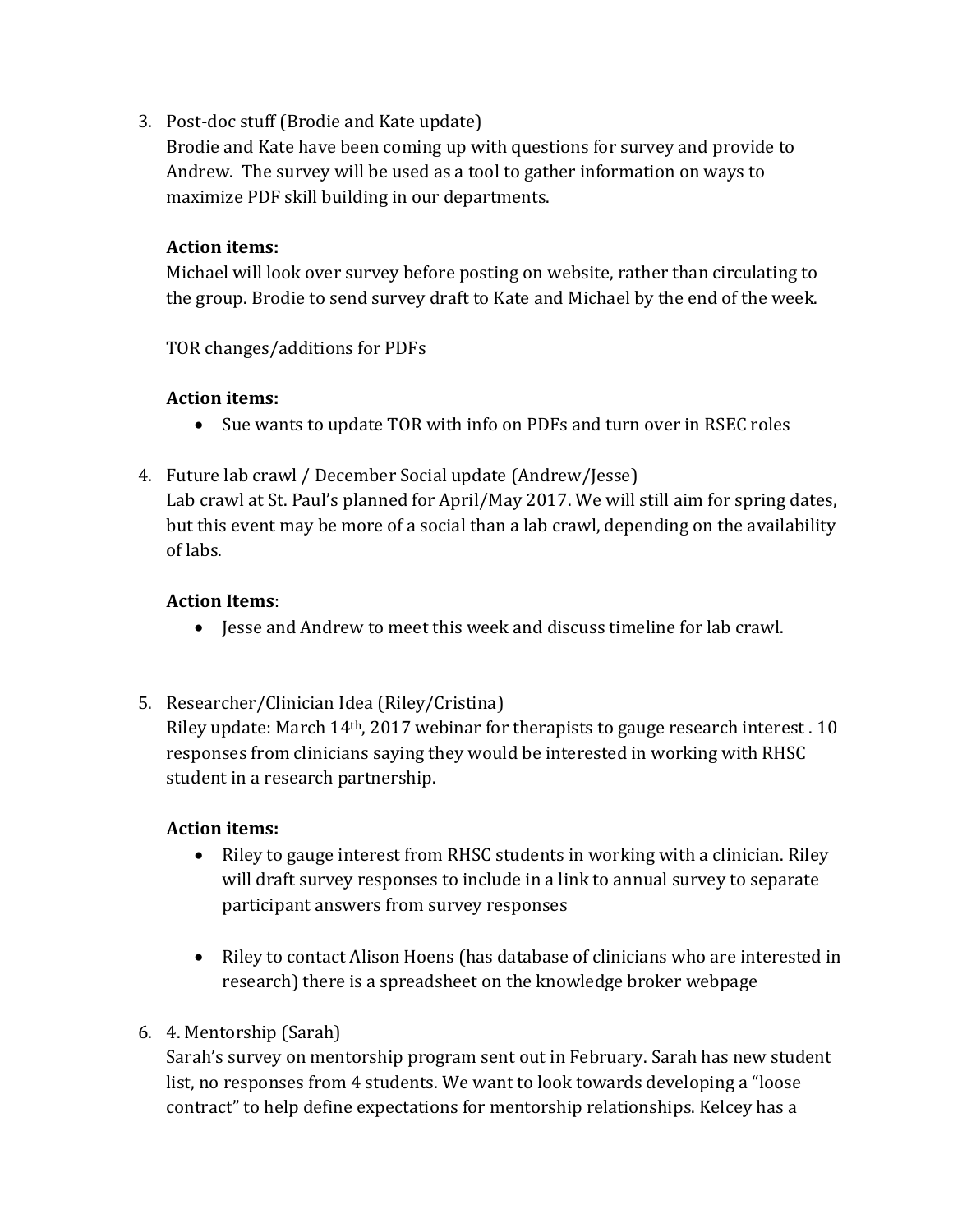mentorship contract draft she can send along. Bea suggests a speed mentoring session that gives everyone an opportunity to meet at the outset of the mentorship program

# **Action items:**

• Sarah to send out survey again in July for new students to start in September

# 7. 5. Social media/Newsletter (Gurk)

Gurk has draft of newsletter to email to Sue and Kelcey, has created a twitter account. Will be linked to website soon.

Twitter account is almost ready. New papers from RHSC students should be tweeted and promoted through our account. We also should make an effort to tweet more at conferences, and to retweet active users in our community.

**Action Items**: All of us should start to compile lists of lab with active twitter accounts that we can tag through the RSEC account. We also need a collection of RSEC-friendly hashtags.

8. Website (Andrew regrets: Cristina update)

Cristina has received 4 papers from students, and forwarded them to the RSEC address. Cristina wanted to confirm how frequently we should send out requests for papers-the group think quarterly. Jesse suggested using an automated mail server to send out the calls for new papers.

# **Action Items:**

- All new members: provide 2-3 sentence blurb about who you are, and photo.
- 9. RHSC Research day (Bolette, Laura, Calvin, Bea) Scientific Committee update: RSRD 2017 will be on Wednesday, Oct 25<sup>th</sup> in Thea House Ballroom. A safe-the-date email will be sent out this week by Calvin. Potential theme: Communicating in a diverse world

# 10. FOM Research Day update (Jenn)

FoM research day will be held May 26<sup>th</sup>.

## **Action items:**

• Submit abstracts for posters or talks before the abstract deadline-April 21<sup>st!</sup>